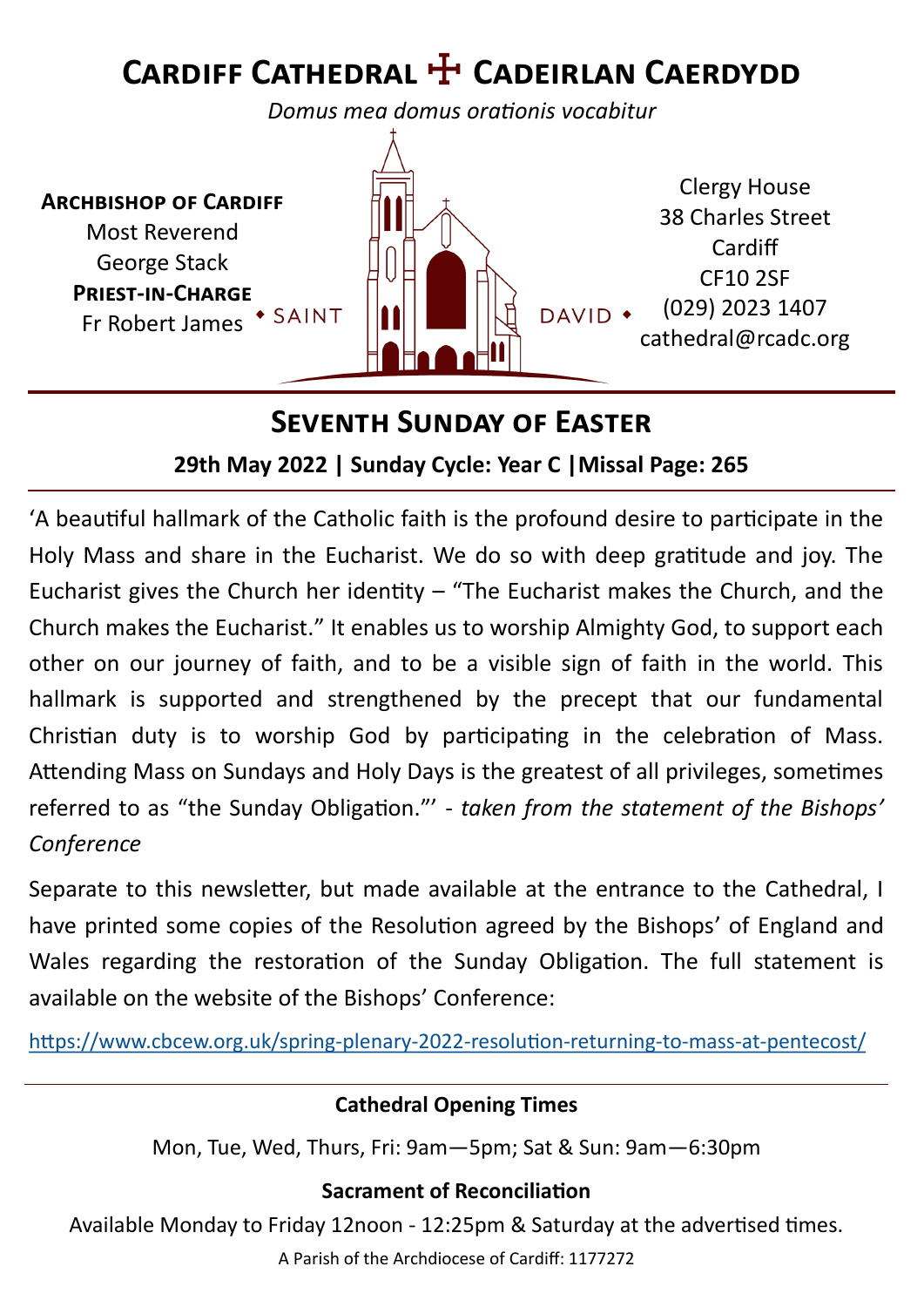#### **Financial Matters**

**Collection: 8th & 15th May** Saturday 5:30pm: **£100.16** Sunday 11:00am: **£477.48** Sunday 5:30pm: **£105.79** Standing Orders for April: **£440.00** April Donation Station Giving : **£700.20** *My sincere thanks for your continuing generosity.*  **Banking Details for Standing Orders Account Name**: Archdiocese of Cardiff **Sort Code**: 20-18-23 **Account Number**: 03896056

The Diocese has established a new way of giving online to the Cathedral, please click here or use the QR code provided.



# **Fortieth Anniversary of the Visit of Pope St John Paul II**

On Thursday of this week we remember the Fortieth Anniversary of the visit of Pope St John Paul II to Cardiff. The first time that the Successor of St Peter visited this country.

A display of various items will be erected in the Pope St John Paul II chapel before I go away.

We should seek the intercession of Pope St John Paul II for the Church universal and local.

# **Platinum Jubilee of Her Majesty The Queen**

Many congratulations to Her Majesty the Queen on the occasion of her Platinum Jubilee which we celebrate this coming week. It is an incredible achievement. Let us give thanks to God for her 70 years of service to the United Kingdom and the Commonwealth, and let us pray for her particularly at this time.

#### **Dale Cutlan**

I ask you to keep in your prayers our seminarian, Dale Cutlan. Dale will be admitted as a Candidate for Holy Orders this weekend. This is the final stage before, please God, Ordination to the Diaconate next year.

#### **Anniversary of Priestly Ordination**

On Thursday of this week (2nd June), I will celebrate my fourth anniversary of Ordination to the Priesthood. I have a long while to go before I reach the milestone that His Grace recently celebrated. I ask that you pray keep me in your prayers on Thursday.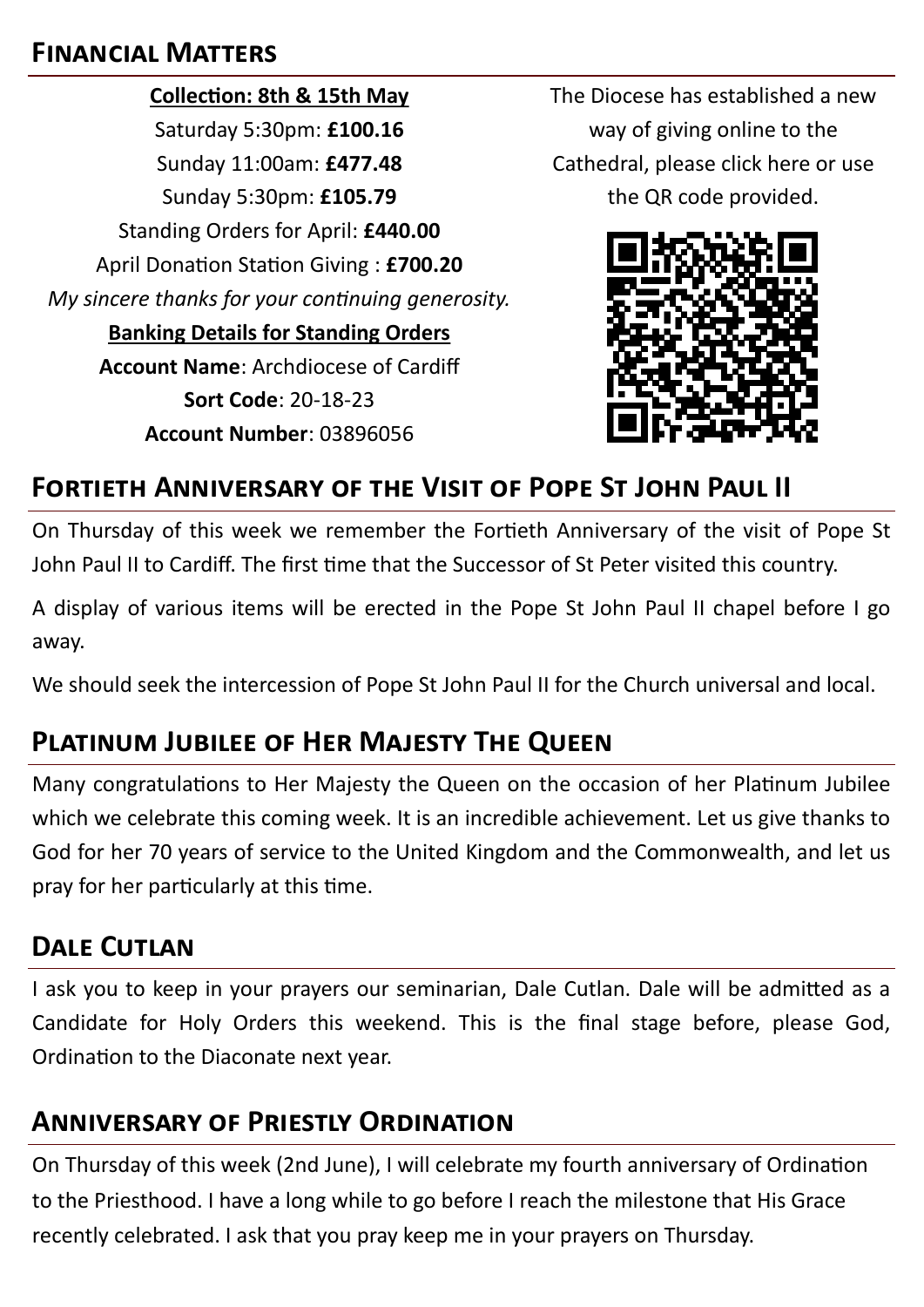# **World Youth Day**

As many of you will know, every 2/3 years an international event called World Youth Day is held at a city chosen by the Holy See. The next international World Youth Day will be held in Lisbon, Portugal, in 2023.

It was during the 2005 World Youth Day in Cologne that I, as a sixteen year old, realised that I wasn't alone as the only young person going to Mass.

The diocese is gauging interest in the next pilgrimage. If you, or someone you know, will be aged between 16-30 next year this might be of interest!

More information can be found using the following link: [https://rcadc.org/wyd](https://rcadc.org/wyd-2023/)-2023/

# **Holiday Cover**

I am very grateful to the Priests who have agreed to offer cover for me this week and next weekend, allowing me to go on holiday. It will be a bit of a "busman's holiday", as I am celebrating a wedding of two friends of mine.

I ask you to keep Daniel Quirke and Francesca Santoro in your prayers, as they prepare for their wedding next weekend.

#### **The Month of May**

Throughout the month of May the Rosary will be prayed every day at the Cathedral—times can be found in the liturgy schedule.

### **The Holy Father's prayer Intention for June**

We pray for Christian families around the world; may they embody and experience unconditional love and advance in holiness in their daily lives

#### **OTHER PARISH CONTACT DETAILS CONSERVANT CHAPLAINCY**

Parish Safeguarding John Fellows - (029) 2023 1407 SOCIETY OF ST VINCENT DE PAUL Emergency Assistance 07906 101015 Altar Serving If you're interested in serving on the altar, please speak to Fr Robert or one of the servers.

If you, or a loved one, are admitted into hospital, please contact the hospital Chaplaincy team: (029) 2074 3230

> Chaplains: Fr Peter Davies peter.davies4@wales.nhs.uk

Fr David Prichard david.prichard@wales.nhs.uk